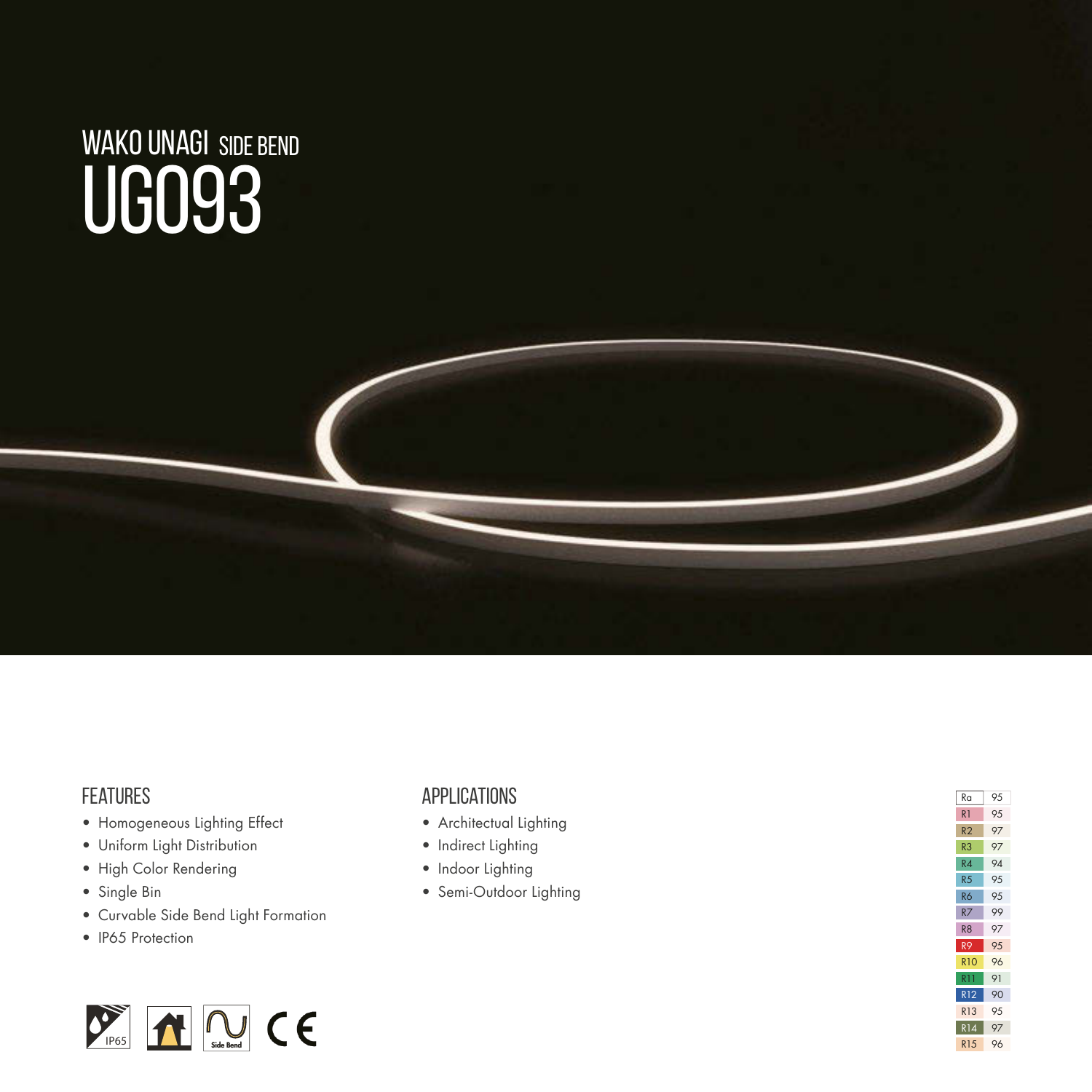

## **SPECIFICATIONS**

| <b>DIMENSION</b><br>16 mm $(W) \times 16$ mm $(H)$<br>Size |                                         | <b>ELECTRICAL</b><br>Power input                        | <b>DC 24V</b>                                    |                |                 |  |
|------------------------------------------------------------|-----------------------------------------|---------------------------------------------------------|--------------------------------------------------|----------------|-----------------|--|
| Unit length                                                | 5000 mm                                 | Power consumption <sup>*1</sup>                         | 14 W/m                                           | 10 W/m         | 7 W/m           |  |
| Cutlength                                                  | 50 mm                                   | Maximum length per circuit 5 m                          |                                                  | 8 <sub>m</sub> | 10 <sub>m</sub> |  |
| Bending radius                                             | 120 mm                                  | Dimming (by external driver) 0-10V / 1-10V / DALI / DMX |                                                  |                |                 |  |
| Storage temperature                                        | $-20^{\circ}$ C to $70^{\circ}$ C       |                                                         |                                                  |                |                 |  |
| Operating temperature                                      | $-10^{\circ}$ C to $40^{\circ}$ C       | <b>CERTIFICATIONS</b><br>IP class                       | <b>IP65</b>                                      |                |                 |  |
| OPTICAL<br>Color temperature <sup>*1</sup>                 | 2700K / 3000K / 3500K / 4000K           | Safety standard                                         | <b>IEC TR 62778</b><br>2011/65/EU<br>2015/863/EU |                |                 |  |
| <b>CRI</b>                                                 | >95                                     |                                                         |                                                  |                |                 |  |
| <b>SDCM</b>                                                | <2 / Single Bin                         | PHOTOMETRIC<br>$110^\circ$<br>′60<br>-60                |                                                  |                |                 |  |
| $Lumen/meter^{\star 2}$                                    | 347 lm (14W), 232 lm (10W), 173 lm (7W) |                                                         |                                                  |                |                 |  |
| Lifetime LM-80                                             | >60000 hrs                              |                                                         |                                                  |                |                 |  |

End Cap 18.5

 $\sim$  $\sim$ 

18.5

 $\mathbf I$  $\overline{1}$ 

#### EXTERNAL DIMENSION



 $^\ast$  Custom power consumption and color temperature options are available on request  $^\ast$  Typical value based on 3000K, CRI>95



#### BEND DIRECTION

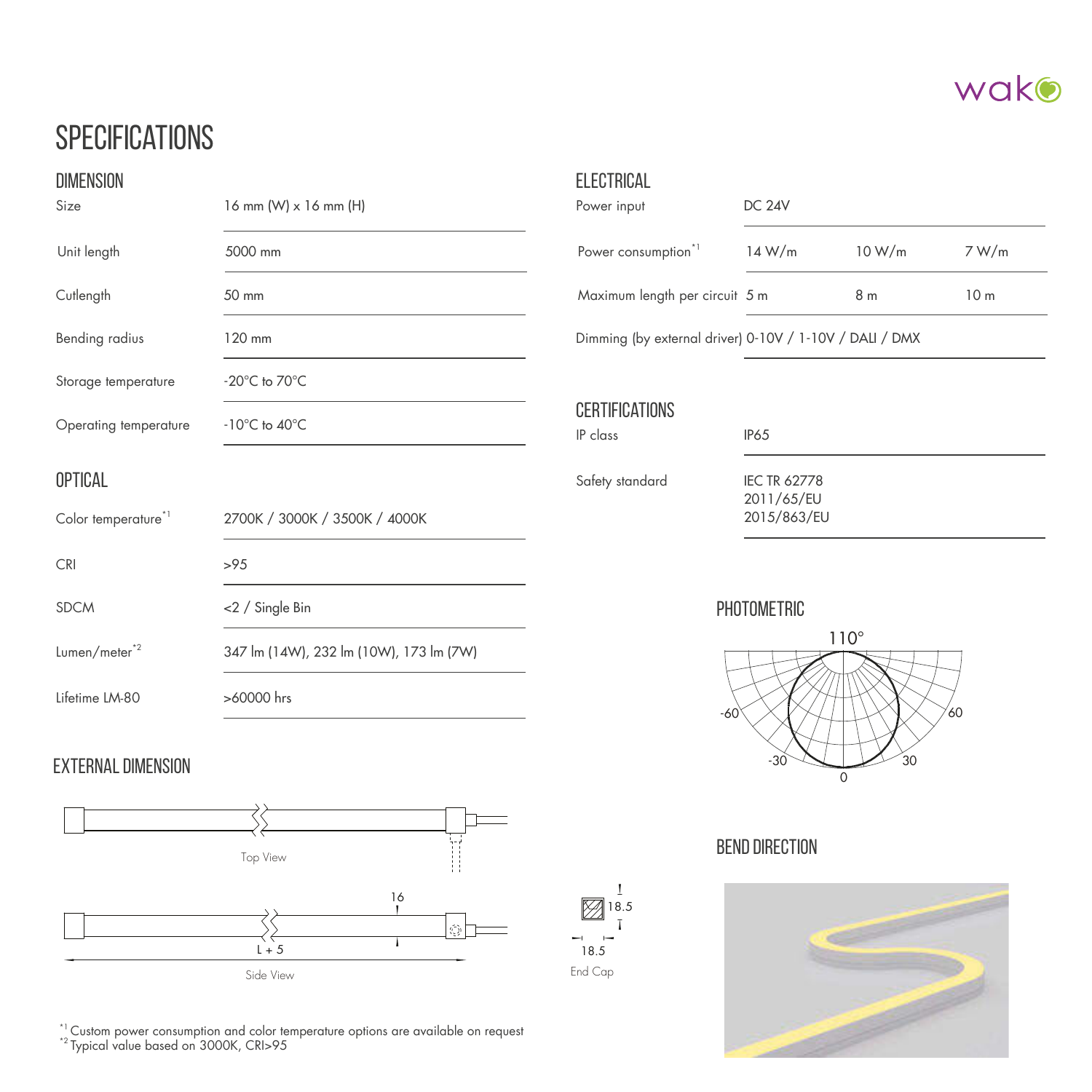## accessories options



\*1 This mounting method is not suitable for Bottom Cable Entry<br>\*2 To be installed with M3 flat head screws (not included)